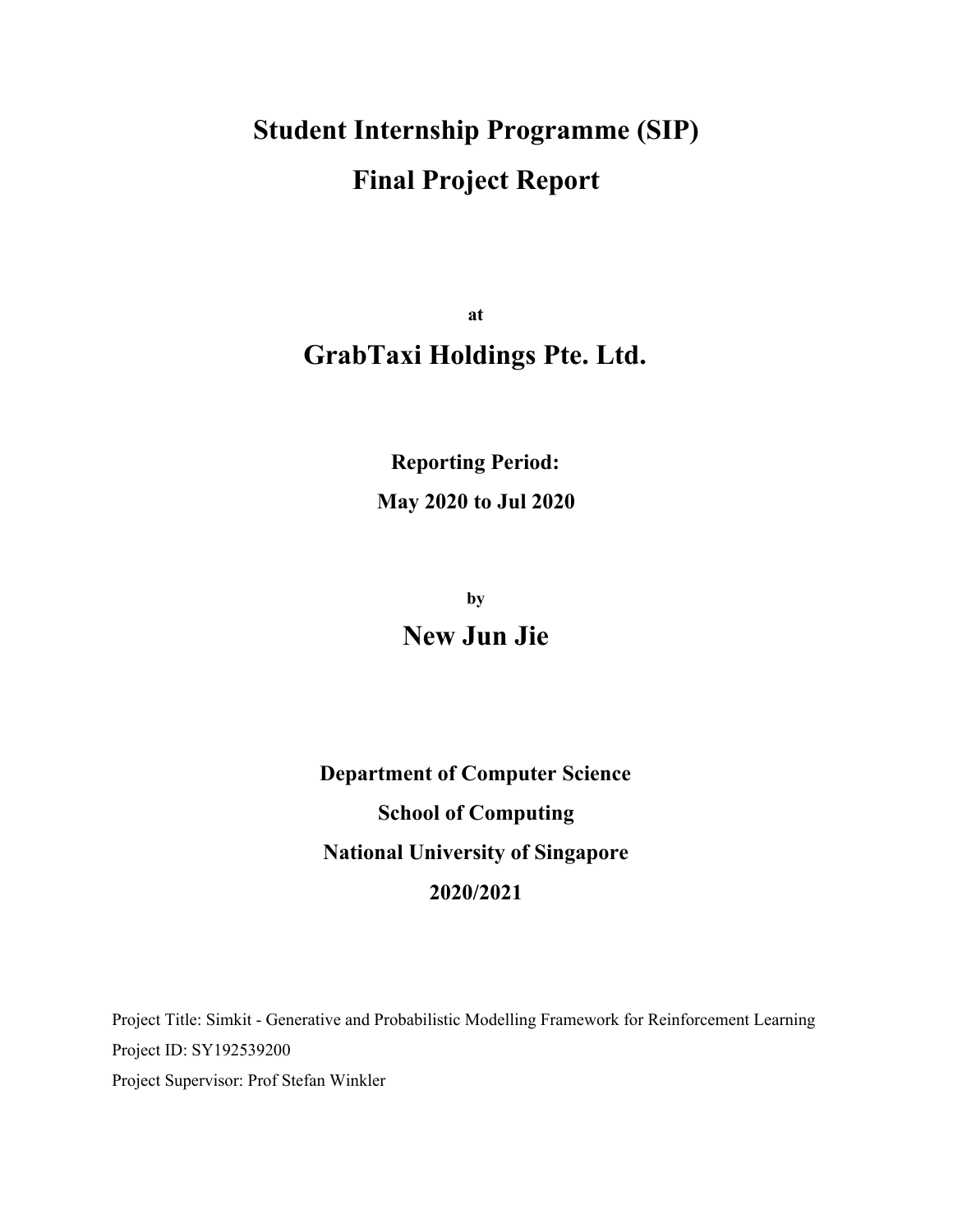# <span id="page-1-0"></span>Abstract

Simkit (Environment Model Kit) is a generalized framework for generative and probabilistic modelling for training reinforcement learning agents in TensorFlow. Many pricing and decision making problems at the core of Grab's ride-hailing and deliveries business can be formulated as reinforcement learning problems, with interactions of millions of passengers, drivers and merchants from over 65 cities across the Southeast Asia region. In my internship as a Machine Learning Engineer in the Marketplace team, I worked with scientists and engineers to develop Simkit in order to train reinforcement learning agents to be served in production services and make optimal, real-time decisions. This report presents a summary of the work and contributions I have made throughout the internship.

#### Subject Descriptors

Reinforcement Learning Machine Learning Neural Networks Probabilistic Representations

#### Keywords

Reinforcement Learning, Machine Learning, Probabilistic Modelling, Bayesian Statistics

#### Software

TensorFlow 2, TensorFlow Probability, Ax, Pandas, Numpy, Matplotlib, Scipy, Python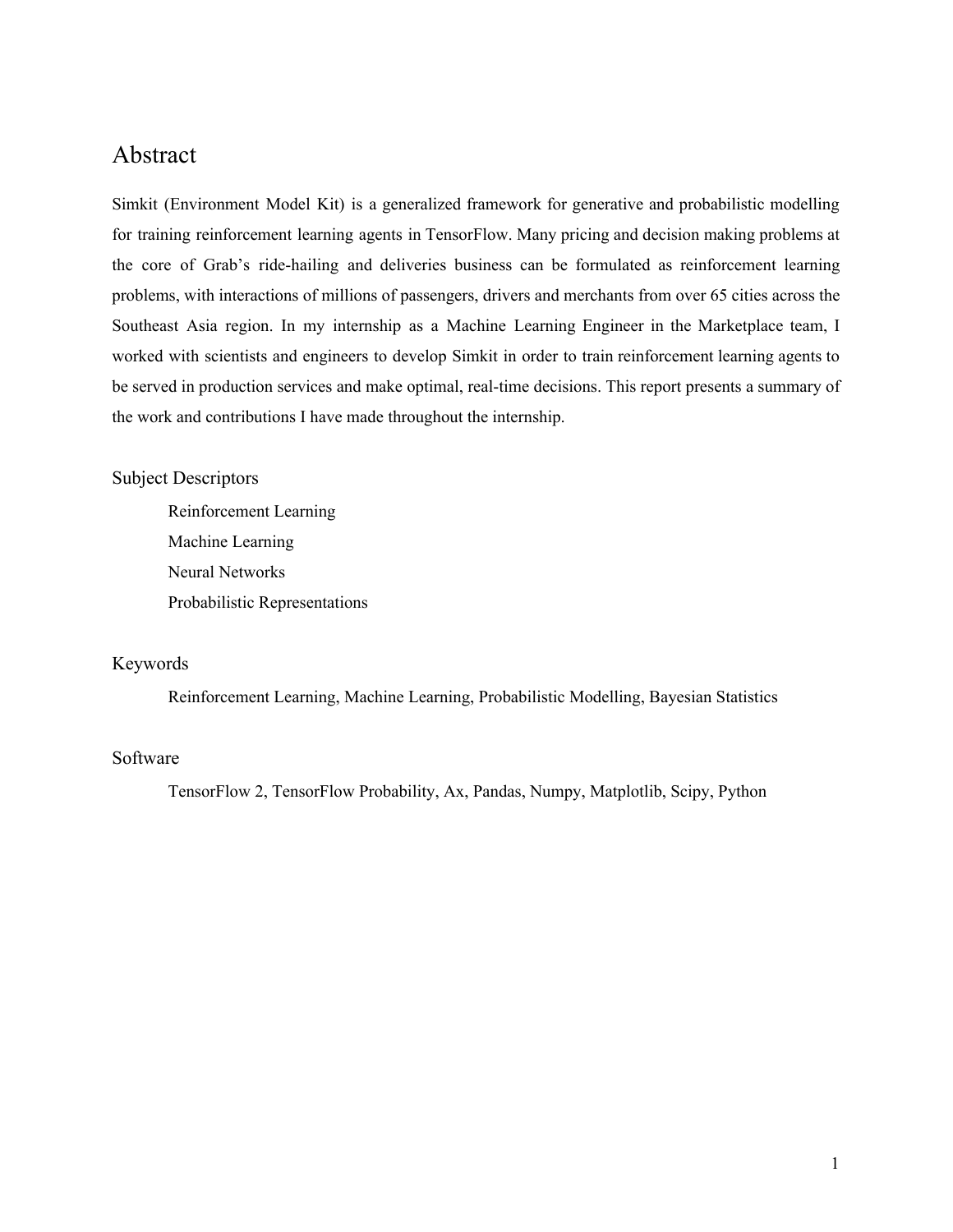# <span id="page-2-0"></span>Acknowledgement

I would like to express my deepest appreciation for my mentors from the Marketplace team at Grab. Their guidance, patience and continued support throughout my internship enabled me to progress and contribute at a faster pace than I had imagined.

I would like to thank Senior Data Science Manager (Econs Platform) Dmitry Bezyazychnyy for providing me with the opportunity and platform, enabling me to work on a challenging, engaging and fun project, and Lead Data Scientist Chongyu Zhou for guiding me towards theory and practical considerations in implementing generative and probabilistic models.

I would like to thank both Grab and the school for allowing for such a meaningful internship opportunity.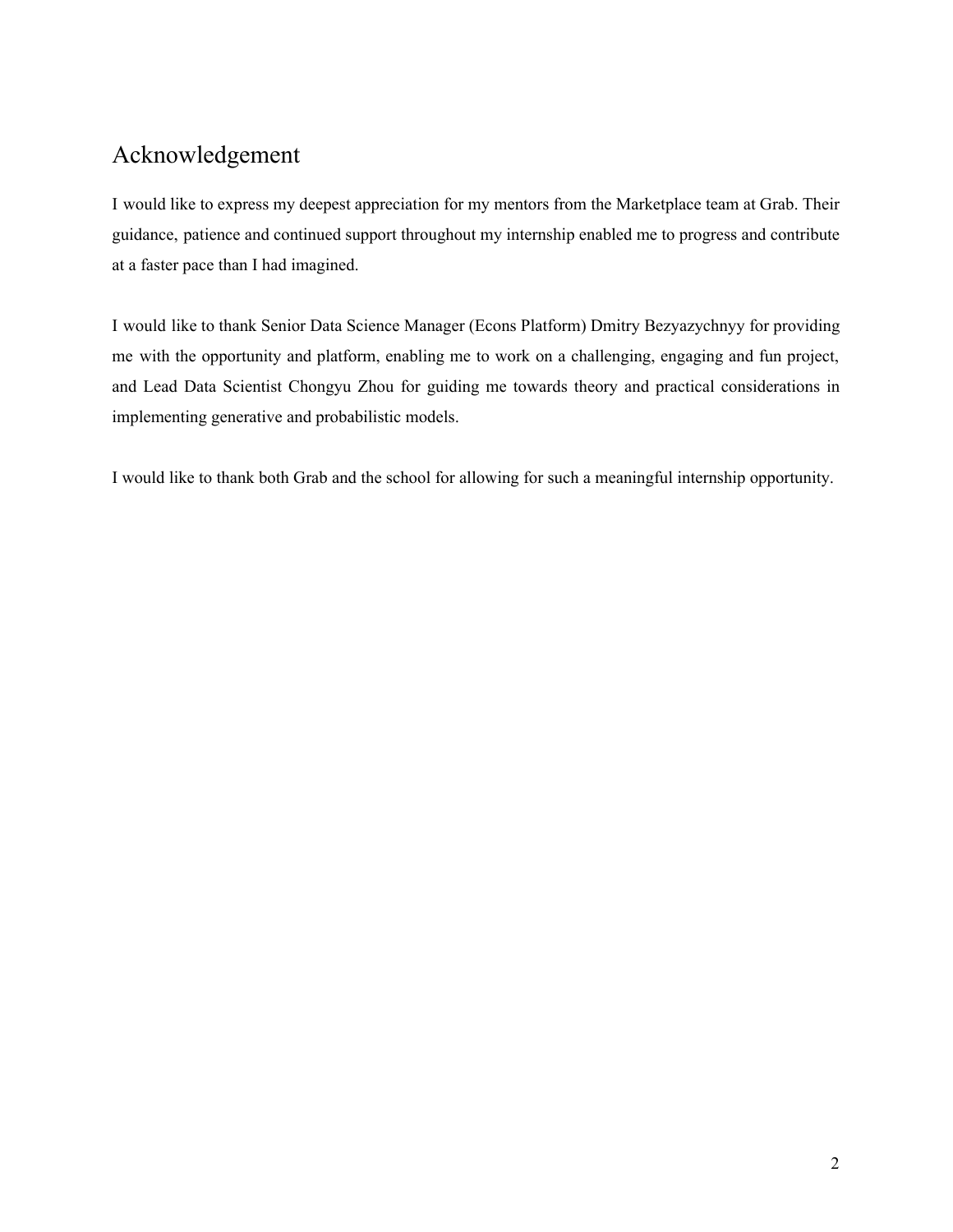# <span id="page-3-0"></span>Table of Contents

| <b>Abstract</b>                                   | $\mathbf{1}$     |
|---------------------------------------------------|------------------|
| Acknowledgement                                   | $\boldsymbol{2}$ |
| <b>Table of Contents</b>                          | 3                |
| Introduction                                      | 4                |
| Background of Grab                                | 4                |
| Position of Marketplace within Grab               | 4                |
| <b>Background of Project</b>                      | 4                |
| <b>Internship Project - Simkit</b>                | 5                |
| Project Objective                                 | 5                |
| Researched & Implemented Models                   | 5                |
| <b>Conditional Generative Feature Models</b>      | 5                |
| Gaussian Mixture Density Network                  | 5                |
| <b>Conditional Generative Adversarial Network</b> | 6                |
| Probabilistic Response Models                     | 6                |
| <b>Bayesian Neural Network</b>                    | 6                |
| Monte Carlo Dropout                               | 7                |
| Deep Ensemble                                     | 7                |
| Implemented Utilities and Tools                   | 8                |
| <b>Empirical Performance Metrics</b>              | 8                |
| Performance Visualisation Tools                   | 8                |
| Hyperparameter Optimisation using Ax              | 8                |
| <b>Model Evaluation</b>                           | 8                |
| Conclusion                                        | 9                |
| <b>Summary of Contributions</b>                   | 9                |
| Acquired Knowledge, Skills and Experience         | 9                |
| <b>Concluding Remarks</b>                         | 9                |
| <b>References</b>                                 | 10               |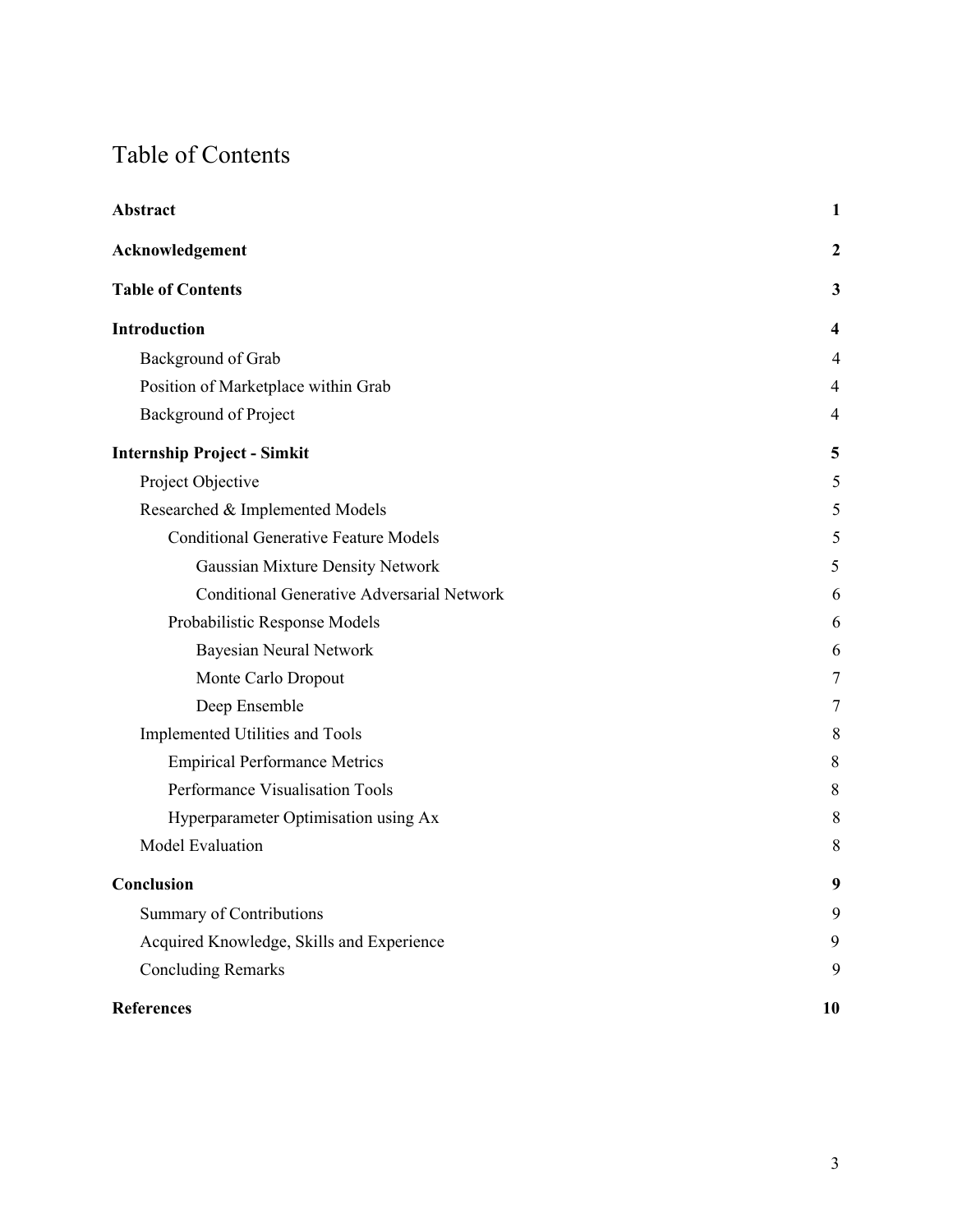# <span id="page-4-0"></span>Introduction

### <span id="page-4-1"></span>Background of Grab

Grab is Southeast Asia's leading Online-to-Offline (O2O) mobile platform. Grab is the region's everyday super app that provides services that matter most to customers. Through its open platform strategy, Grab works with partners to provide safe, accessible and affordable transport, food, package, grocery delivery, mobile payment and financial services to millions of Southeast Asians. <sup>1</sup> Grab aims to create 100 million micro-entrepreneurs through its ecosystems.

# <span id="page-4-2"></span>Position of Marketplace within Grab

The Marketplace team is at the core and centre of Grab's ride-hailing and deliveries business. The team's algorithms and models shape supply and demand in a market of passengers, drivers, and merchants through intelligent pricing and a variety of incentives. The team applies machine learning, forecasting and optimization techniques to huge datasets in order to gain a strong understanding of passenger and driver behaviours and continuously run large-scale live experiments to improve on our implementations.

# <span id="page-4-3"></span>Background of Project

In the Marketplace team, many pricing optimization and decision making problems require knowledge of user response, which is difficult to predict using offline historical data. Online learning and reinforcement learning are useful techniques where algorithms continuously learn from experience to improve the policy gradually towards optimal. Simkit is a new generalized framework for building generative and probabilistic models that accompanies existing reinforcement learning frameworks to construct artificial environments for training reinforcement learning agents.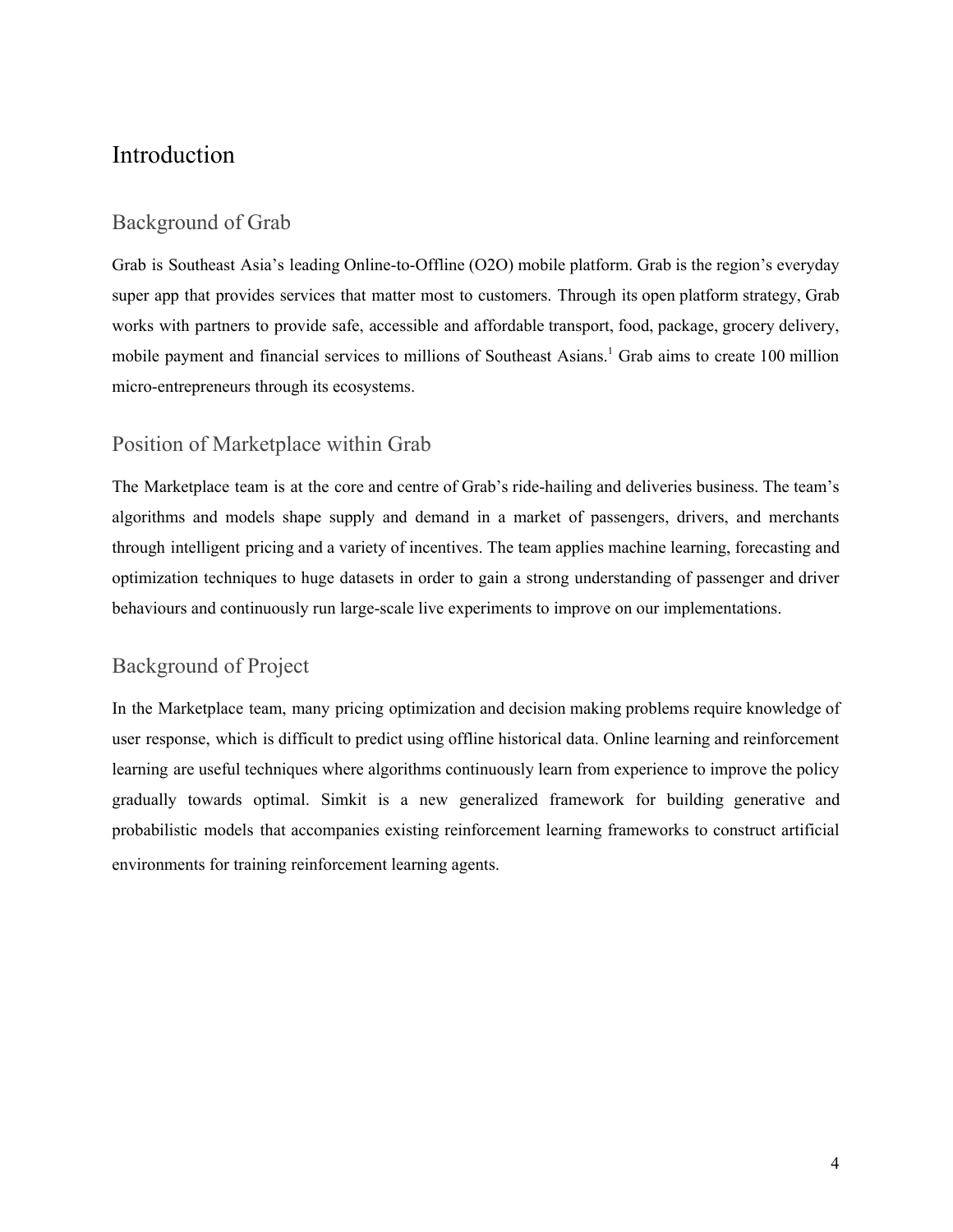# <span id="page-5-0"></span>Internship Project - Simkit

#### <span id="page-5-1"></span>Project Objective

Simkit (Environment Model Kit) is a generalized framework for generative and probabilistic modelling for training reinforcement learning agents in TensorFlow 2. Code is provided at *[github.com/jetnew/Simkit](http://github.com/jetnew/Simkit)*.



The reinforcement learning framework consists of an agent learning from its interactions with the environment.<sup>2</sup> With every action taken by the agent, the environment returns a state and a reward. Reinforcement learning is known to be unstable in training due to sample inefficiency and noisy observations and reward functions, therefore Simkit proposes 2 types of models: Conditional generative feature models that model the distribution of states, and probabilistic response models that model the distribution of rewards.

#### <span id="page-5-2"></span>Researched & Implemented Models

#### <span id="page-5-3"></span>Conditional Generative Feature Models

Feature models are used in reinforcement learning for generating features that represent the state during agent-environment interactions. For example, food-surge, a pricing algorithm in food delivery, considers independent parent features, time and merchant identifier, and dependent child features driver distance, basket value and merchant-to-eater distance. Computation of the joint distribution,  $p(x_1, x_2, ..., x_N) = p(daxDist, basketValue, mexExDist | time, mexId) * p(time) * p(mexId)$ , becomes modelling the conditional joint distribution,  $p(x_{child}|x_{parent})p(x_{parent}) = p(daxDist, basketValue, mexExDist|time, mexId)$ .

#### <span id="page-5-4"></span>Gaussian Mixture Density Network

The Gaussian Mixture Density Network<sup>3</sup> consists of a neural network to predict the parameters that define the Gaussian mixture model,  $p(x) = \sum_{k=1}^{K} \pi_k N(x | \mu_i, \Sigma_i)$ , where  $N(x | \mu_i, \Sigma_i) = \frac{1}{\sqrt{(\mu_i - \Sigma_i)^2}} exp(-\frac{1}{2} (x - \mu_i)^T \Sigma_i^{-1} (x - \mu_i))$ .  $\sum_{i=1}^{\infty} \pi_i N(x | \mu_i, \Sigma_i)$ , where  $N(x | \mu_i, \Sigma_i) = \frac{1}{\sqrt{(2\pi)^K |\Sigma_i|}} exp(-\frac{1}{2}(x - \mu_i)^T \Sigma_i^{-1}(x - \mu_i))$  $\frac{1}{\sqrt{(2\pi)^K |\Sigma_i}} exp(-\frac{1}{2}(x - \mu_i)^T \Sigma_i^{-1} (x - \mu_i))$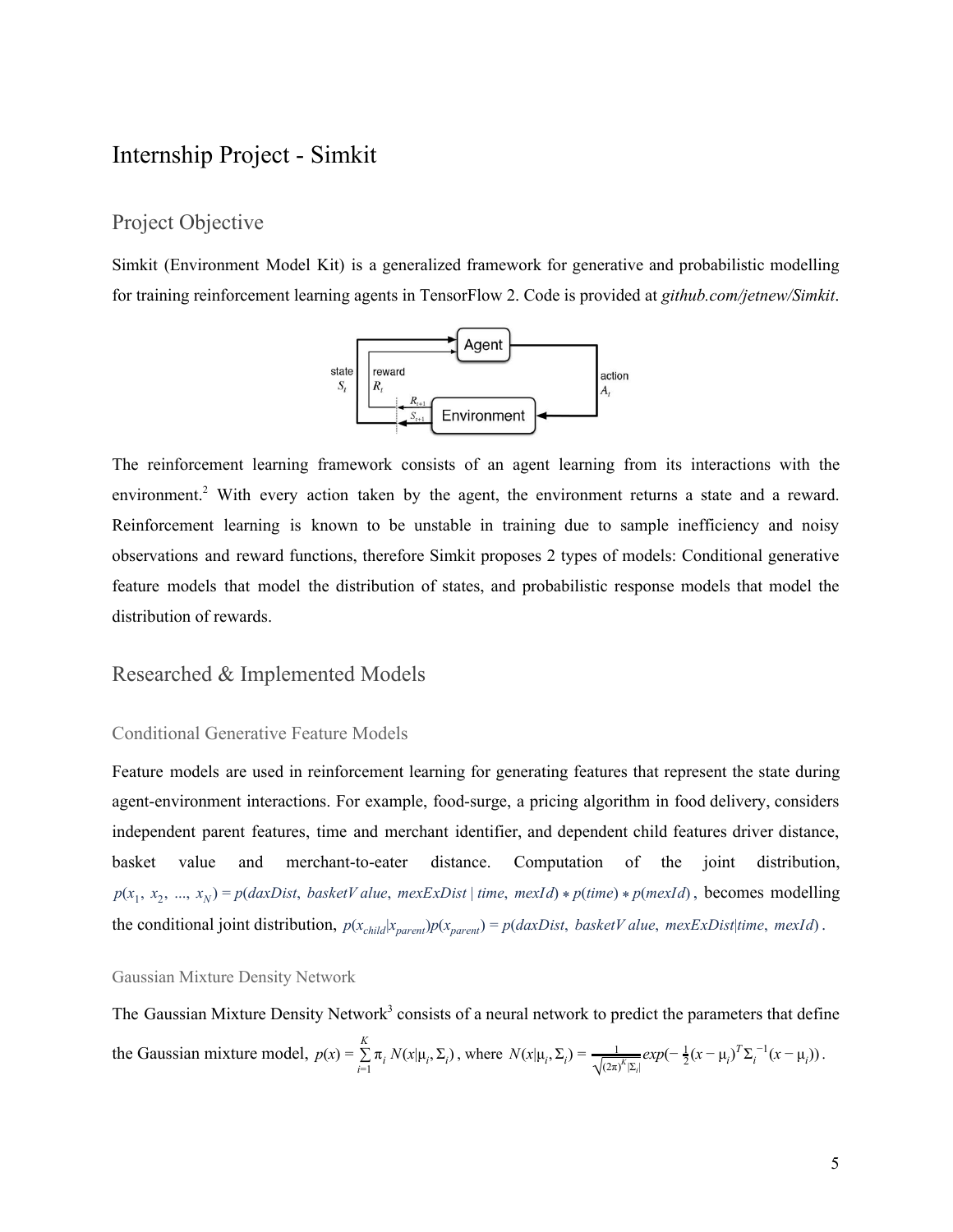

Each parameter  $\pi_k(x)$ ,  $\mu_k(x)$ ,  $\sigma_k(x)$  is approximated by a neural network as a function of input x, which represents the parent feature.  $\pi_k$  is transformed by softmax so that  $\sum_{i=1}^{K} \pi_i = 1$ .  $\sigma_k$  is transformed by  $\sum_{i=1}$   $\pi_i$  = 1 .  $\sigma_k$ exponential so that it is positive, where  $Z = W_0 \tanh(W_h X + b_h) + b_0$  and  $\Pi_k = \frac{\exp(Z_k)}{\exp(Z_k)}$ ,  $\sigma = \exp(Z)$ ,  $\mu = Z$ . ∑ exp(*Z*)  $=$  exp(Z),  $\mu$  = Z

#### <span id="page-6-0"></span>Conditional Generative Adversarial Network

The Conditional Generative Adversarial Network consists of a generator network that generates candidate features and a discriminator network that evaluates them, both conditioned on parent features, that contest in optimisation via the loss function  $\min_{G} \max_{D} (E_{y,x,p_{data}(y,x)}[\log D(y,x)] + E_{x,p_x,z,p_{z(x)}}[log(1 - D(G(z,x),x))])$ .<sup>4</sup>



GANs are known to be unstable in training and therefore the improvements Wasserstein loss, label smoothing and diversity penalties are applied.

#### <span id="page-6-1"></span>Probabilistic Response Models

Response models are used in reinforcement learning for the uncertainty modelling of distributional rewards instead of point estimations, to enable stable learning of the agent in cases of spiky responses.

#### <span id="page-6-2"></span>Bayesian Neural Network

The Bayesian Neural Network is a neural network with weights assigned a probability distribution to estimate uncertainty and trained using variational inference.<sup>5</sup>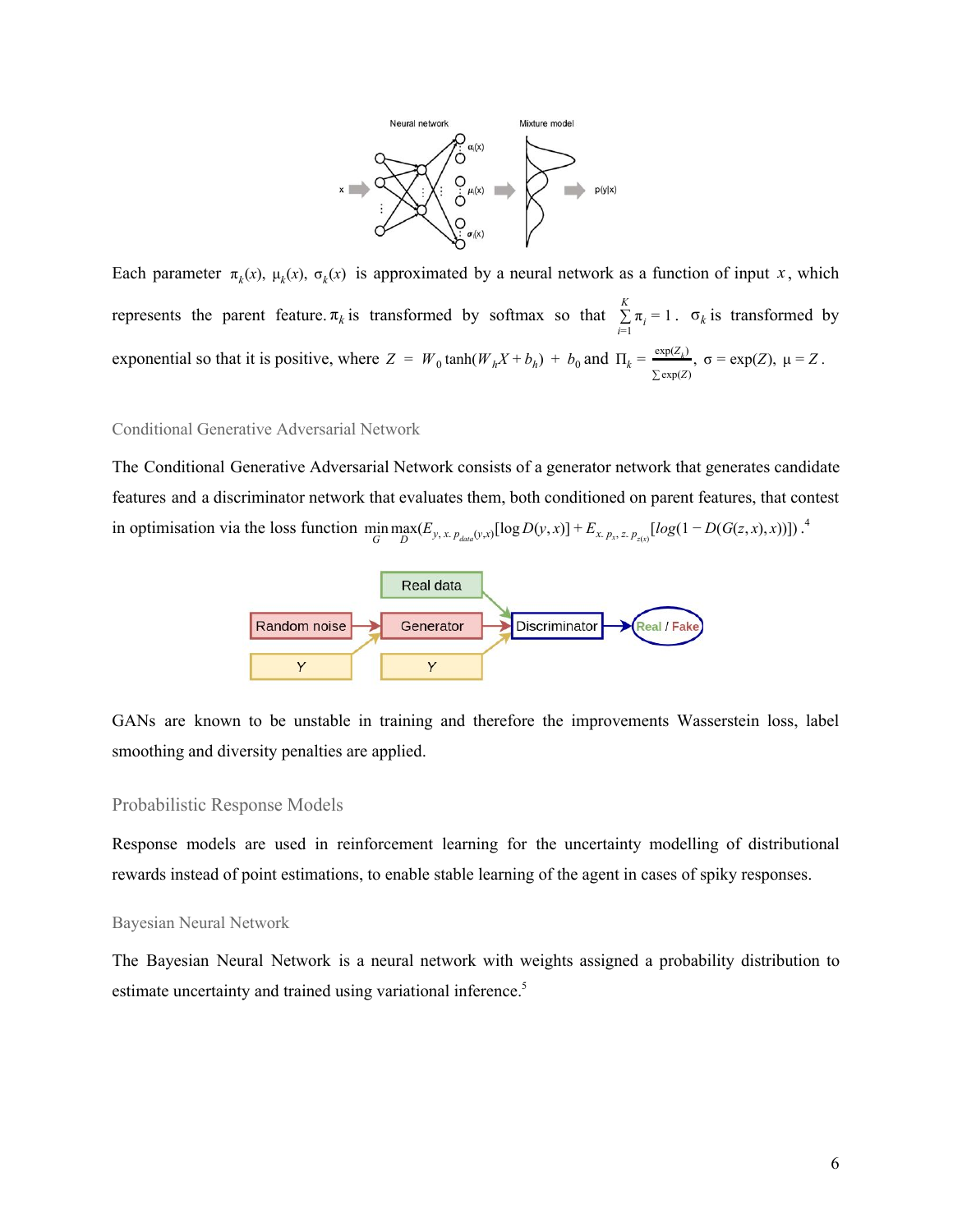

Variational Bayesian neural networks uses a prior distribution P(W) over weights and approximates the posterior distribution P(W|D) a P(W)P(D|W), where D denotes observed data. The evidence lower bound (ELBO) is maximised in variational inference:

$$
F(D, \theta) = KL(q(w|\theta) || p(w)) - E_{q(w|\theta)}log p(D|w) \approx \frac{1}{N} \sum_{i=1}^{N} [log q(w^{(i)}|\theta) - log p(w^{(i)}) - log p(D|w^{(i)})]
$$

<span id="page-7-0"></span>Monte Carlo Dropout

The Monte Carlo Dropout is a method shown to approximate Bayesian inference.<sup>6</sup>



Dropout training in neural networks allows modelling of uncertainty without sacrificing computational complexity or test accuracy. During inference, Monte Carlo dropout performs stochastic forward passes through the neural network.

#### <span id="page-7-1"></span>Deep Ensemble

The Deep Ensemble is an ensemble of randomly-initialised neural networks that performs better than Bayesian neural networks in practice.<sup>7</sup>



Variational Bayesian methods tend to focus on a single mode while deep ensembles tend to explore diverse modes in the function space due to random initializations, mapping the loss landscape.<sup>8</sup>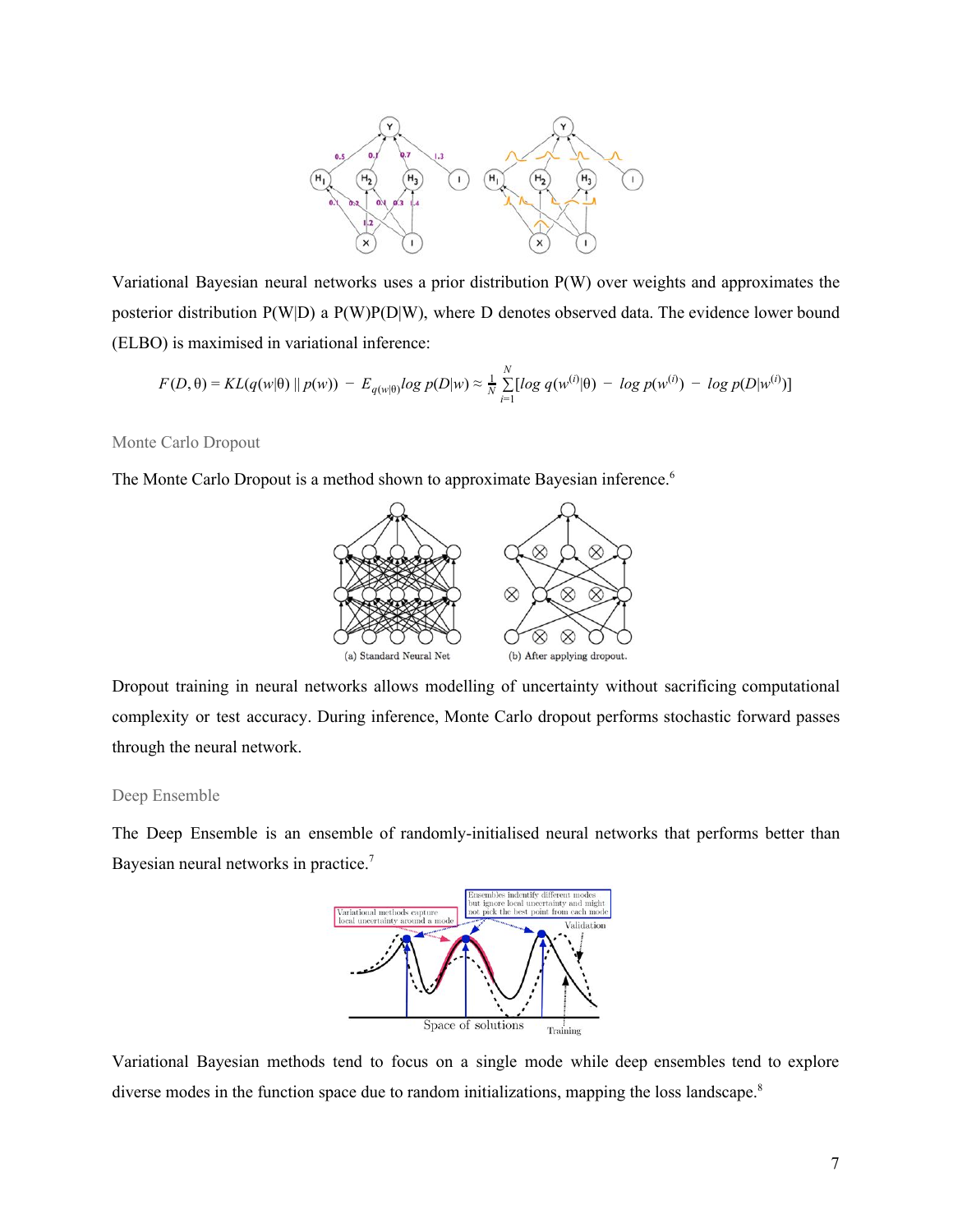### <span id="page-8-0"></span>Implemented Utilities and Tools

#### <span id="page-8-1"></span>Empirical Performance Metrics

The performance metrics computed are the Kullback-Leibler divergence and Jensen-Shannon divergence,  $D_{KL}(P||Q) = \sum P(x) log(\frac{P(x)}{Q(x)})$ ,  $D_{JS}(P||Q) = \frac{1}{2}D_{KL}(P||M) + \frac{1}{2}D_{KL}(Q||M)$ , where  $M = \frac{1}{2}(P + Q)$ , computed by splitting the data into histogram bins. One limitation of empirical metrics is that values may be invalid when there are a lot of non-overlapping histogram bins.

<span id="page-8-2"></span>Performance Visualisation Tools



The visualisation tools implemented include the probability density surface plot (left) that visualises the probability densities at each coordinate, and the grid violin relative density plot (right) that visualises the relative densities between the actual data and the generated data of the fitted model using histograms.

#### <span id="page-8-3"></span>Hyperparameter Optimisation using Ax

Hyperparameter optimisation is implemented using Bayesian optimisation in the Ax framework, building a smooth surrogate model of outcomes using Gaussian processes from noisy observations from previous rounds of parameterizations to predict performance at unobserved parameterizations, tuning parameters in fewer iterations than grid search or global optimisation techniques.<sup>9</sup>

#### <span id="page-8-4"></span>Model Evaluation

The models in Simkit are evaluated on 2 industry datasets: The Supermarket Sales dataset<sup>10</sup> that contains 1000 samples with 2 parent features (branch, time) and 1 child feature (spending), and the Wholesale Customers <sup>11</sup> dataset contains 440 samples with 2 parent features (channel, region) and 6 child features (spending in fresh, milk, grocery, frozen, detergents & paper, delicatessen). On both datasets, the Gaussian mixture density network performed the best (Supermarket:  $D_{KL} = 0.03530$ ,  $DL_{LS} = 0.003320$ ; Wholesale:  $D_{KL} = 0.0006931$ ,  $D_{JS} = 0.0001699$  ) out of all the models.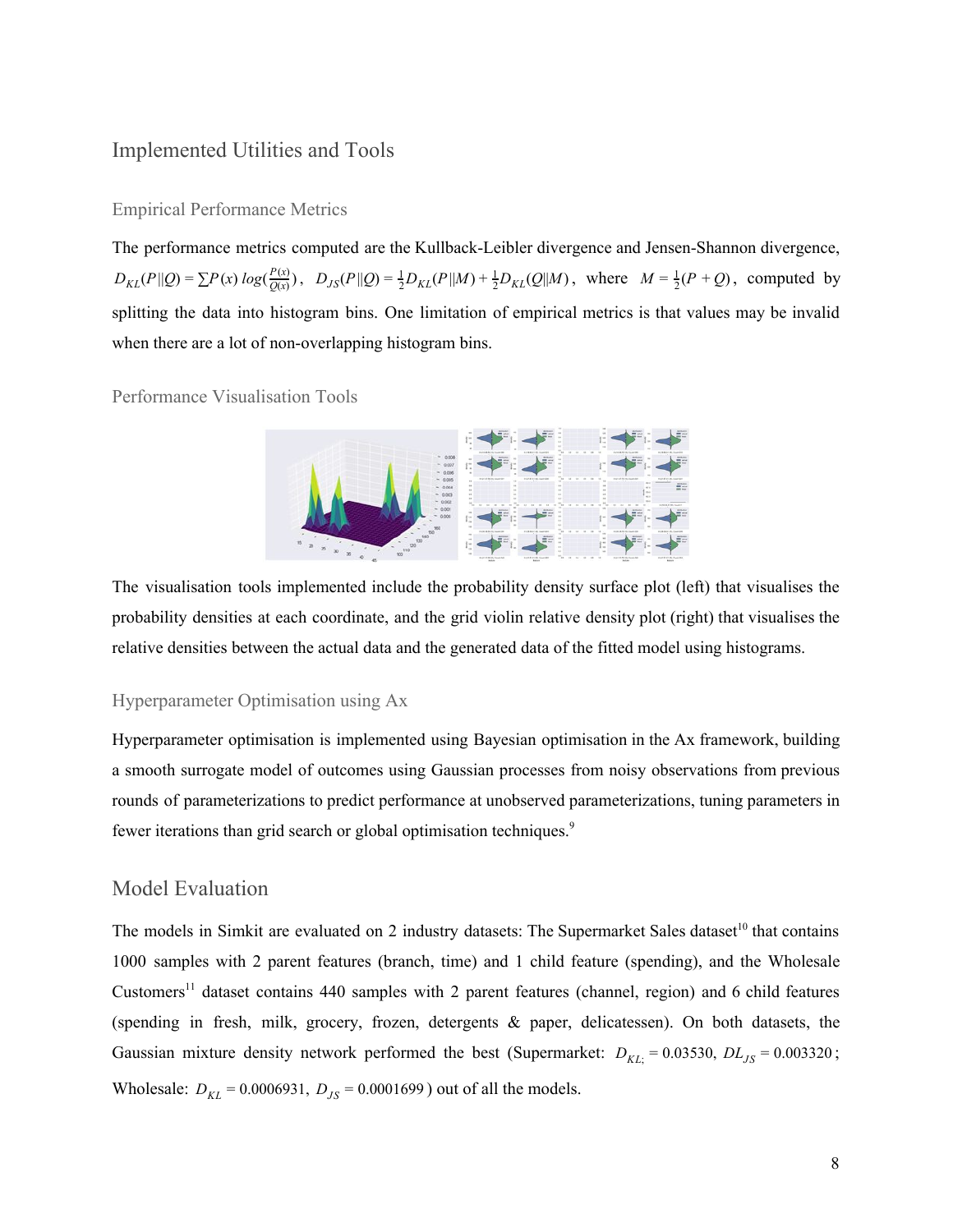# <span id="page-9-0"></span>Conclusion

#### <span id="page-9-1"></span>Summary of Contributions

Over the course of my 3-month internship, I worked on the Simkit framework, implementing and documenting generative and probabilistic models for training reinforcement learning agents, created useful utility tools for performance metrics, visualisation and hyperparameter optimisation, and evaluated the models on industry datasets.

### <span id="page-9-2"></span>Acquired Knowledge, Skills and Experience

My internship with Grab is my first experience with conditional generative models, probabilistic models and Bayesian statistical concepts. While I initially had an introductory understanding of reinforcement learning before the internship, I now understand how the models interplay with the reinforcement learning framework to enable stable training. In the past 3 months, I had progressed from having no theoretical knowledge of the models to an eye-opening, uncertainty-modelling Bayesian perspective of machine learning. From implementing Simkit, I have acquired skills confident of combining probabilistic models and deep learning from research papers using TensorFlow Probability<sup>12</sup>, a library for probabilistic reasoning and statistical analysis, and a clear understanding of Bayesian hyperparameter optimisation using the Ax framework created by Facebook, which is commonly used for training reinforcement learning agents. My experience with the Marketplace team at Grab taught me to work effectively with large teams comprising data scientists, machine learning and software engineers. I learnt the nuances of productionising machine learning solutions, and the different roles and responsibilities that are involved.

#### <span id="page-9-3"></span>Concluding Remarks

As a Machine Learning Engineer, all the knowledge, skills and experience I have acquired in my internship are directly relevant and useful in my current and future studies and research. My experience replicating research papers that combine probabilistic models with deep learning will serve advantageous in my study of my research interest in reinforcement learning. Through my internship with Grab, I have gained valuable knowledge, skills and experience and have achieved much more than I thought possible in this short timeframe. My internship at Grab has been a very fulfilling experience and I look forward to future collaborations with Grab.